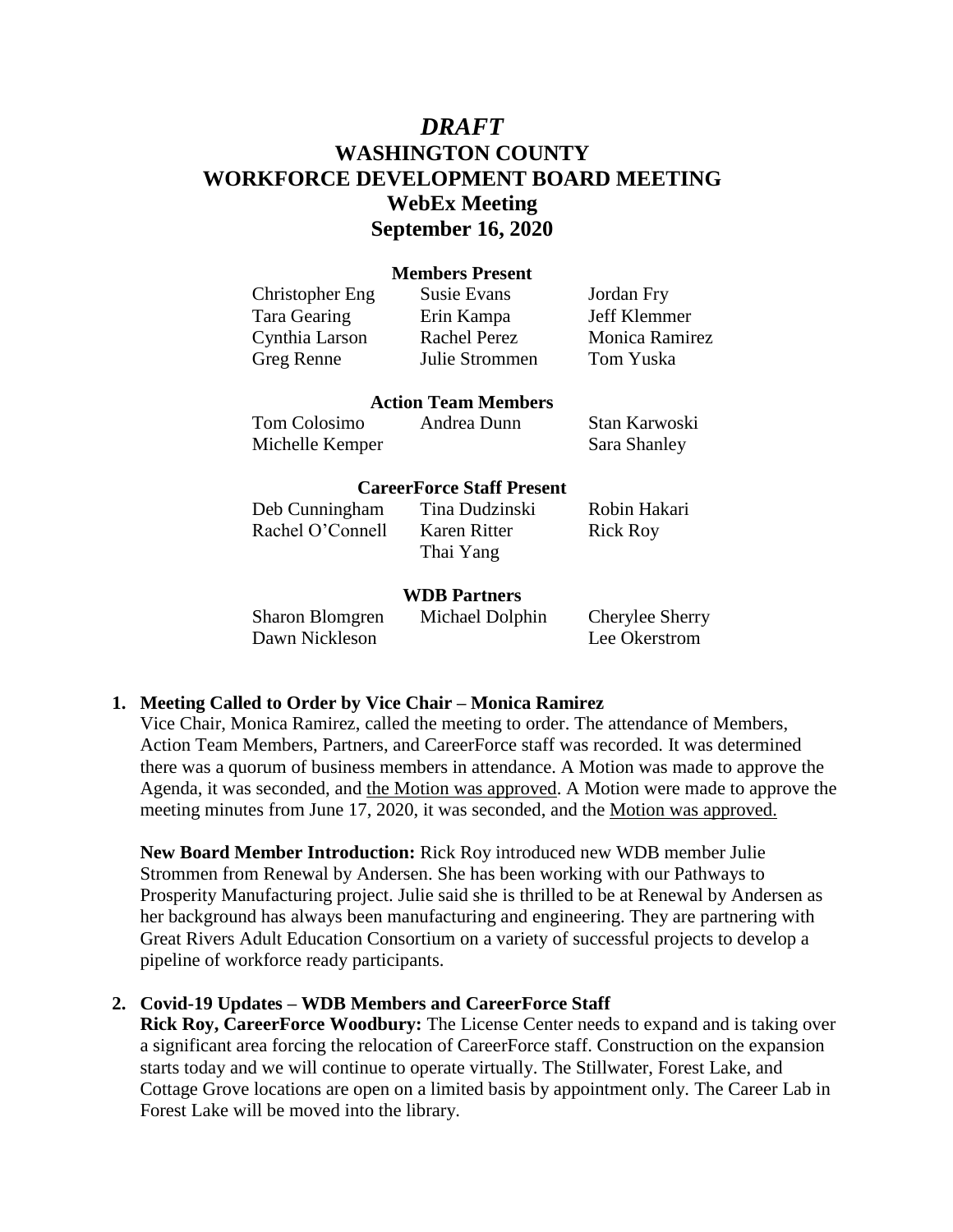**Monica Ramirez, Century College:** Their instruction is about 90% online. Her department of science, technology, engineering and math has 64 employees who are working from home with 11 working from school. They have a great technology system where students can check out lap tops. Their Student Services Center has some online and some face-to-face services. Her division's enrollment is down 4-5% which is good considering some schools were down over 30% last spring. The Sciences have lab kits and most can be done online except for organic chemistry. They had an outdoor open house where employees and students were issued free face masks. Their President is really on top of things.

**Susie Evans, Great Rivers Adult Basic Education Consortium:** All classes are offered virtually except English in the workplace in Cottage Grove. They have a GED testing center in Hastings. Their ABE English as a Second Language classes are full and they are adding another teacher. The past week they have been working on grants for healthcare. They are also reaching out to people who have been isolated and may need education.

**Chris Eng, Washington County Community Development Agency (CDA):** The first round of the CARES Grant ended August 22 and 375 applications were received for grants of up to \$15,000. The second round came out last Thursday and the deadline for applying is September 24. Chris thanked Commissioner Karwoski and the County Board which put \$10 million into small business grants across the County. There is a short window to apply and if the money is not spent by December  $1<sup>st</sup>$ , it goes back to the Federal government. Information on the grants can be found on the CDA website.<https://washingtoncountycda.org/>

**Stan Karwoski, County Board:** The County Board gave 1/3 of the CARES grant money to business relief which is more than most counties. Small business is the lifeblood of the County and they want to make sure businesses stay healthy.

**Erin Kampa, Vocational Rehabilitation Services:** Staff will be working from home until the first of the year and are not meeting directly with participants. Referrals are down but there was an influx of applicants when the extra \$600 in unemployment ended. Some people who were furloughed are not being rehired and their unemployment is ending. Less referrals has meant they were able to take 322 people off their waiting list. Right now they are working with those who have the most severe disabilities but other categories may be opening up in the future.

**Cindy Larson, DEED:** CareerForce services are being provided virtually – resumes are reviewed by phone or e-mail, mock interviews are done through WebEx, Teams or Skype, and virtual workshops are available statewide. They are still getting calls about unemployment but can only give general information and refer them to unemployment's customer service.

**Tom Yuska, Family Means:** Family Means worked with Public Health and food shelves to bring truckloads of food to Landfall and Cimarron and served 100-150 families. Youth programming has been virtual for older teens and they are doing a hybrid model this summer with social distancing. This is more of a challenge for younger youth whose parents can be hesitant. They have programs offering academic help with zoom now that school has started. In these communities, 40% of the kids have to share devices and don't have enough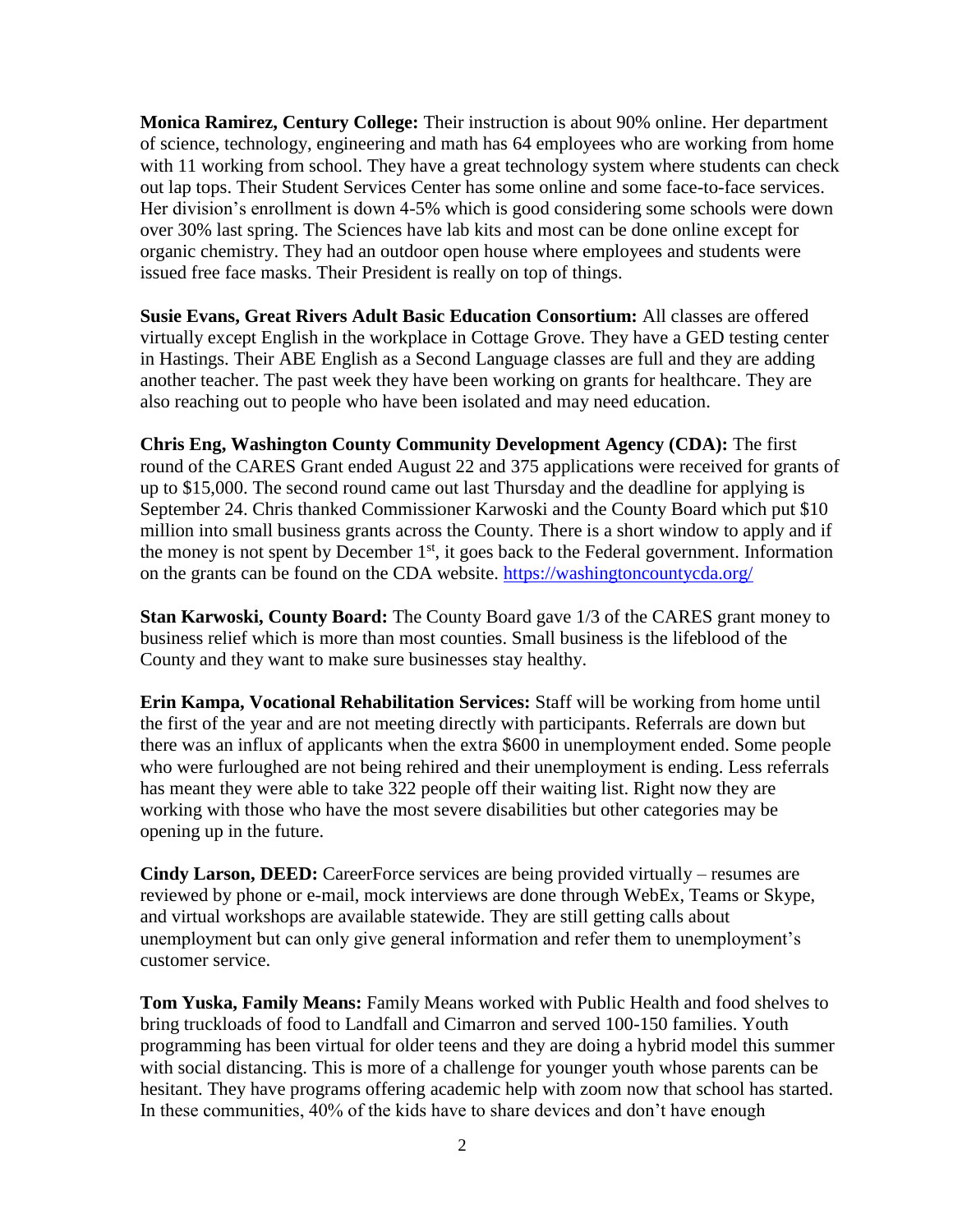connectivity to be online at the same time. They have applied for a grant to purchase Chromebooks, tablets and to boost internet speed. Rick added the libraries are buying tablets and hotspots with some of the CARES funding they received.

**Greg Renne, Finishing Trades Institute Upper Midwest (FTIUM):** Apprenticeship classes started a week ago and they have a large facility to keep everyone separated. A preapprenticeship training program through their worker readiness program has started with reduced enrollment. There are 12 high school students in dual enrollment spending part of their day in training and incorporated into apprenticeship classes. Classes are running at about ½ capacity with a mixed schedule and employees and students fill out a survey each day to keep everyone safe.

**Jordan Fry, International Union of Painters and Allied Trades District:** Office remodeling has declined affecting work in the finishing trades and some members are taking time off. Some job sites had to shut down for a few days because of Covid.

**Karen Ritter, CareerForce Woodbury:** There have been 40+ referrals for the Dislocated Worker Program since July  $1<sup>st</sup>$ . Calls picked up after the extra \$600 in unemployment ran out. Counselors report problems getting people to engage and are doing everything remotely by phone and e-mail. The WIOA Adult program is having problems recruiting people and is reaching out through social media. The Legacy Career Force and Senior Community Service Employment Program (SCSEP) is for people 55 and older. SCSEP participants are beginning to return to work if their host site is open and precautions are in place. The Youth Program counselor, Sheng Xiong was out for military training but now is wrapping up the summer youth Career Pathways program.

**Tina Dudzinski, CareerForce Woodbury:** There has been a large influx of referrals for the Minnesota Family Investment Program (MFIP) for cash assistance now that the \$600 unemployment payment has ended, which made many families over income. The Diversionary Work Program has been waived and people are going directly onto the longer term MFIP program because of the high unemployment rate. It is difficult to keep people engaged with mandatory work participation. Counselors are focusing on connecting people with classes and resources while they are home with children to be better prepared to work in the future. The Pathways to Prosperity program ended and it was a challenge to move it to distance learning. Even though they started with full recruitment, the majority dropped and they are unsure why. The pandemic made it difficult to develop rapport with people and keep in contact with them.

**Jeff Klemmer, EXIT Realty Springside:** There was a lull in March but now the housing market in Washington County and the Twin Cities is healthy with more buyers than sellers. Very few agents are coming into the office or to closings which are done directly with the title person. August showings are up 26.2%, Washington County sales are down 12.6% and the number of homes for sale are up 46.1% over the same time last year. Washington County home values are up 8.9% over last year. Rick Roy added he read Minneapolis is one of the cities with the largest exodus of people and wondered if it was because of the recent unrest there.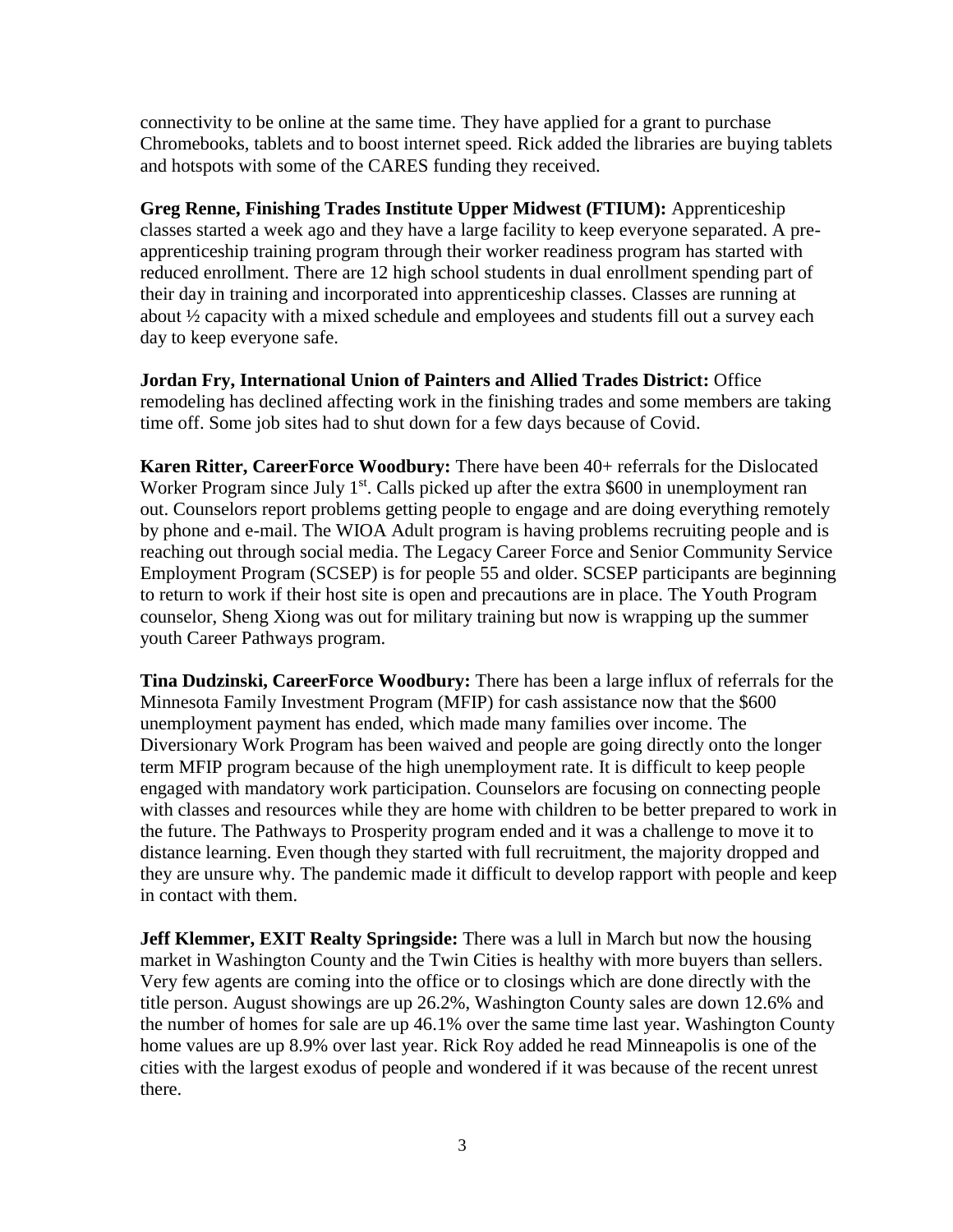**Julie Strommen, Renewal by Andersen:** In March, April and May there was a significant downturn in business because their business model was tied to retail showrooms, in-home sales, and live event marketing. The company moved to a significant cost cutting model with voluntary and involuntary layoffs and reductions in spending and projects. As people spent more time in their homes and their sales team pivoted to virtual reality based apps, sales went through the roof. They have been onboarding at least 28 people every week to build their team on the manufacturing floor adding overtime and weekend shifts. They are committed to creating a safe environment at work with temperature and symptom checks, free PPE, a new cleaning protocol and additional barriers between work spaces. There is an intake process with Covid cases and no disciplinary action because of absences. New technology is being tried out to determine a six foot distance with wearable sensors when people are too close. This is also helping them understand what jobs should be modified. Temperature kiosks have just been installed in some areas that allows or denies access to buildings. Safety is a priority for Andersen's.

**Rachel Perez, St. Therese Senior Living Center:** This is a difficult time in senior care with ever changing rules and regulations. Masks are mandatory and weekly Covid testing is required depending on the number of cases in the County. Drive through testing of staff has started and everyone has tested negative. Staffing is their biggest challenge because they lost employees who were afraid of getting Covid. The psycho-social aspect of lockdown is becoming very difficult for residents and brings unexpected challenges. Services for seniors such as hair salons and other services are starting to open.

They are working with Century College to train people through online learning with skills testing done onsite. They are in crisis staffing mode right now with too many open direct care positions. The impact has been huge but they have been successful in preventing a Covid outbreak. One patient developed it and was discharged and a couple staff cases isolated at home. Everyone working at home has returned to work.

**Michael Dolphin, Medronic:** He is interested in joining the WDB because of the diversity of representation in government, non-profits and business. He is a lawyer by trade but is now working with cyber security at Medtronic in their cardio vascular unit. He sees markets changing towards a tech focus; he comes from traditional education which would be a useful asset in communicating that to the younger population. He is a Marine Corp veteran with two tours in Iraq and is interested in helping vets transition back into the community.

**Sarah Shanley, Northeast Metro Intermediate School District:** All the schools are up and running on a hybrid model although all districts are different. She works with all of the secondary career and education teachers and if you have any information to pass on to high schools, let her know.

**Lee Okerstrom, Veteran's Services, DEED:** Lana Hogan has been transferred to help Andrea Dunn by covering Woodbury, Cottage Grove and a special project with female veterans. Andrea will work in Forest Lake and the northern counties. Lee is covering Washington, Ramsey, Anoka and further north. One of their business reps in St. Cloud left and people are moving around to cover that position during a state hiring freeze. Companies should let Lee know if they are looking for employees because he has veterans looking for